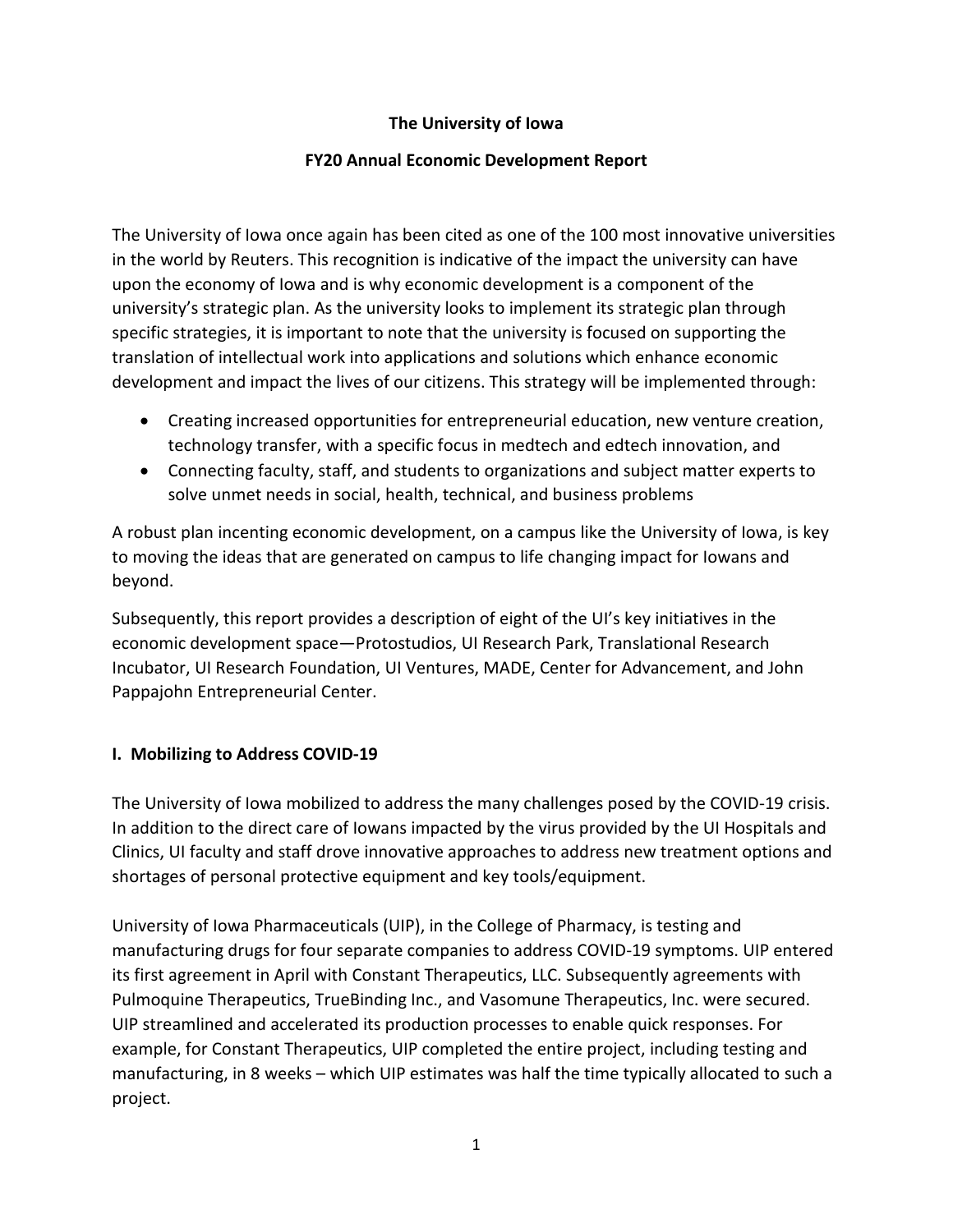The University of Iowa Research Foundation (UIRF) has assisted several researchers make their COVID-related discoveries available for commercial development through license agreements to promote the advancement of technologies critical to the immediate public welfare. These technologies range in application from novel personal protective equipment, therapeutic inventions, and research tools that can assist in COVID-19 research worldwide. UIRF's goal is to promote timely development, commercialization, and distribution of high impact inventions to the public. Several COVID-19 related technologies disclosed earlier this year have already been licensed to industry partners, including a novel negative pressure face shield and small molecule inhibitors against coronaviruses. To promote global research, UIRF has made COVID-19 research tools such as plasmids and mouse models available to both academic and industrial partners at minimal cost. Moving forward, the office continues to prioritize COVID-19 technologies and collaborations with commercialization partners to promote development of public health solutions.

The UI Innovation Team employed its advanced design and prototyping skills, coupled with its connections to industry, to advance several initiatives. With Geminii Health, a new medical start-up formed by three Iowa graduate students, the team assisted with concept, design and prototyping of COVID 19 Test Bottles. Geminii's idea was to provide the means for a home COVID-19 test kit to mail in for results where individuals would spit into the bottle and affix a cap to secure the sample.

The Innovation Team supported several ventilator-related projects. Motivated by concerns about a potential shortage of ventilators during the early stages of the pandemic, many UI faculty worked on a number of approaches. Anesthesiologists at the College of Medicine worked with the Protostudios team and a medical device start-up Oscillavent to create parts to enable a single use ventilator to be modified to accommodate multiple patients. The prototypes developed proved successful with UIHC ventilators in testing and the results were published in a research article in May 2020 [\(https://pubmed.ncbi.nlm.nih.gov/32376612/\)](https://pubmed.ncbi.nlm.nih.gov/32376612/).

Protostudios developed a ventilator hose adaptor for a MERCY ER physician and a DEP Filter Exhalation Port (ventilator part duplication), which is a part that was identified as difficult to source and necessary for ventilating patients, for a member of the UI respiratory care team.

The Team itself drove development of innovation internally as well. The Team spent considerable effort sourcing materials and working designs for fabric masks through March and April. The signature effort was the design, manufacture and sale of the Protostudios Face Shield [\(https://iowamade.org/protostudios-face-shield\)](https://iowamade.org/protostudios-face-shield). Driven by concerns about shortages of PPE for health care workers, Protostudios worked with physicians at the UIHC on designs for face shields suitable to the particular needs of the health care community (light weight, secure hold, clear vision). They then took the resulting design and mobilized a network of 3D printers across the state to print the design to meet the acute needs of Iowa's health care community.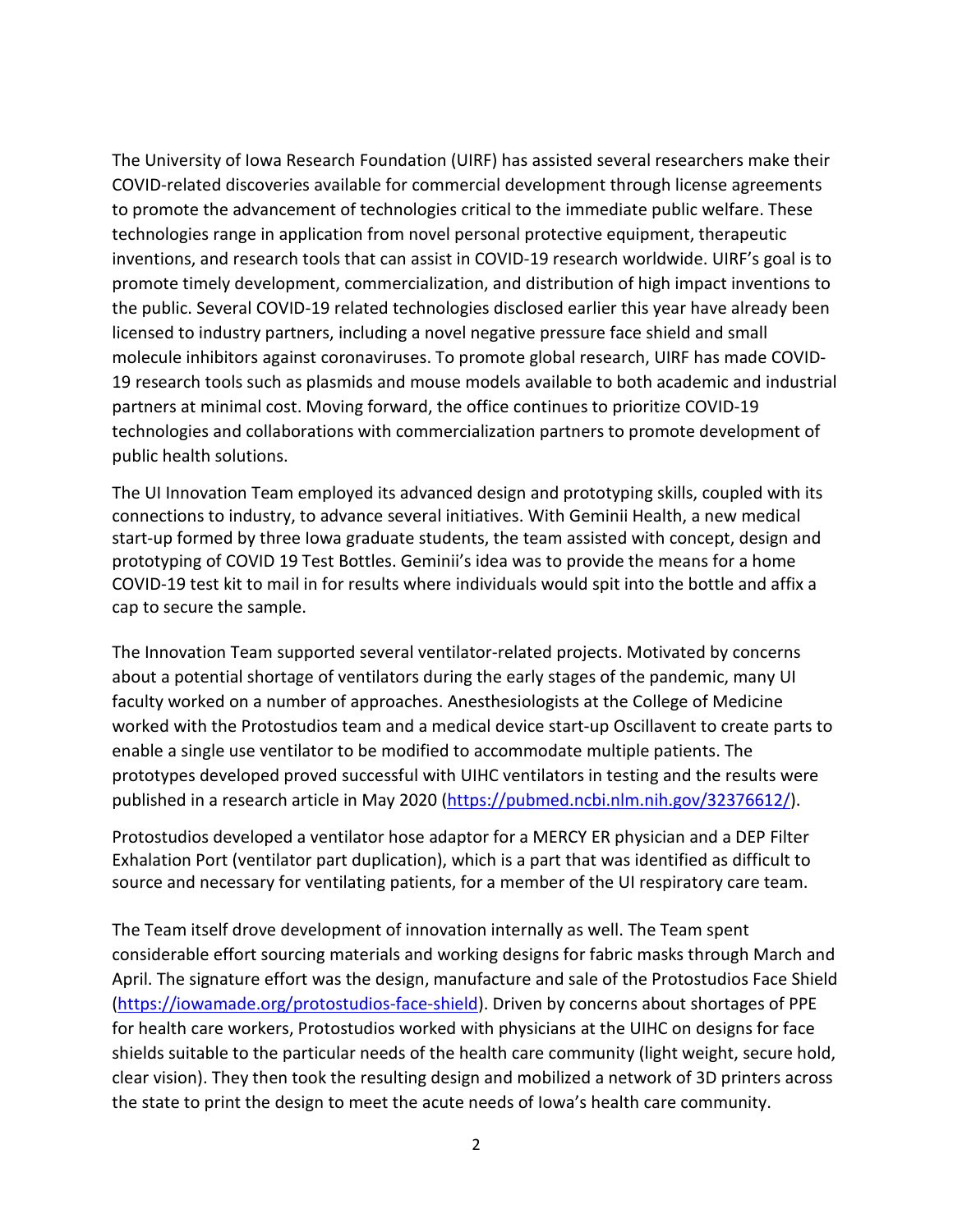That 3D printing experience showed that more robust and scalable production was necessary to meet demand. The Innovation Team quickly began searching for and secured Iowa-based partners to supply key materials and to manufacture component parts. Those relationships with Iowa companies allowed the project to scale in a matter of weeks. The Iowa MADE team, a student-run effort to manufacture medical devices, worked to develop the production protocols, establish the manufacturing process, and secure the supplies needed to manufacture the face shields once the component materials arrived. They also submitted and successfully listed the shield with the Food and Drug Administration.

Employing UI employees temporarily displaced by university's shutdown in spring 2020 along with students, volunteers, and temporary workers, Iowa MADE will have manufactured and sold more than 35,000 face shields. Following initial sales to hospital systems (UIHC and Unity Point) and nursing homes, assisted living centers and physician/dental offices, the Innovation Team recognized there was strong consumer demand for the face shields. Pivoting to meet that demand, the Team established a distribution network with Hy-Vee and on-line and in-person direct sales efforts.

At the behest of the IEDA, the Chief Innovation Officer was asked to lead the development of several initiatives for the Governor to consider in the BioSciences utilizing resources provided to the State under the CARES Act. During spring 2020, proposals to support creation of nanovaccines and expand vaccine manufacturing capabilities were developed for consideration.

The John Pappajohn Entreprenurial Center (JPEC) gave \$105,000 in grant support to thirteen Iowa-based start-ups working on various aspects of the COVID-19 challenge. JPEC also developed specific webinars and consulting services to address specific topics faced by entrepreneurs, such as managing finances during the shutdown.

The response to COVID-19 has taught numerous lessons to those tasked with fostering and supporting innovation and economic development at the UI. Those lessons will inform and improve future entrepreneurial programs, activities, and start-ups.

### **II. Organizing to Support Economic Development**

The Chief Innovation Office, who reports to the Vice President for External Relations with a dotted-line report to the President, oversees and coordinates the economic development activities of the University of Iowa. Of the eight UI organizations listed below that contribute to economic development efforts, five report to the Chief Innovation Officer: Protostudios, UI Research Park, Translational Research Incubator, UI Ventures, and MADE.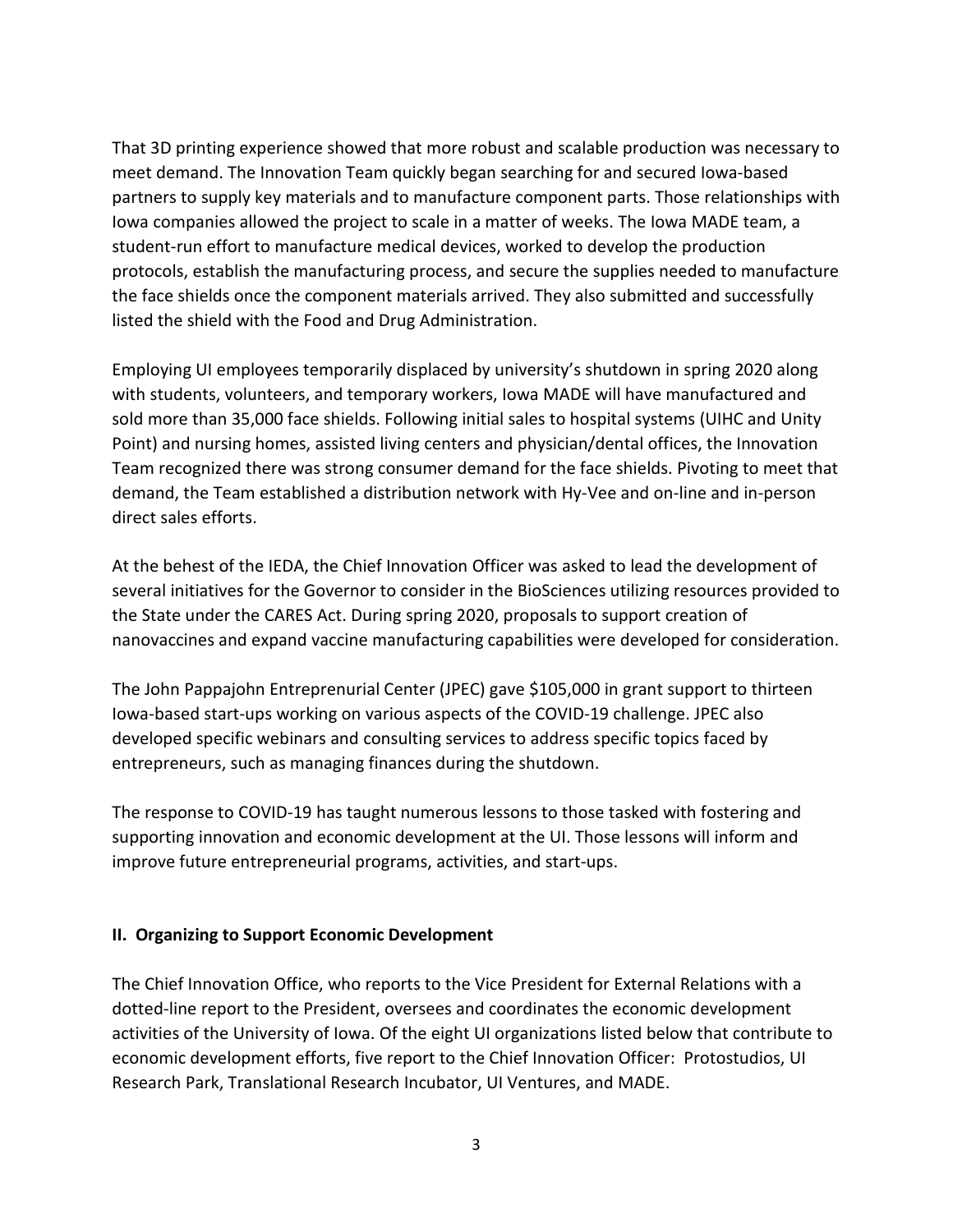In FY20, the "Innovation Team" focused its efforts around several broad themes, including:

*Focus on MedTech and EdTech.* The University supports a broad array of research and development efforts and possesses expertise across a wide range of disciplines, but external reviews commissioned by the State of Iowa have identified highly concentrated capabilities in the medical technology and education technology sectors. At the University, efforts are focused on exposing faculty, staff and students to the system of support which exists within the university and in the surrounding community to assist them in transitioning their research or other ideas towards commercialization.

*Mobilizing an External Network.* Drawing on the broad network of contacts of the Chief Innovation Officer in the medical device industry and the venture capital community, the Innovation Team is exposing UI start-ups and entrepreneurially minded faculty, staff and students to skills and connections heretofore unavailable on the Iowa campus. The network of 40 individuals is able to assess start-ups and offer them specific assistance while also helping to shape the overall effort. Additionally, a biotech entrepreneur CEO was contracted to support key faculty researchers on licensing strategies for UI intellectual property.

*Creating a Concierge Service to Support UI Faculty Innovations.* Under the direction of UI Ventures, the Innovation Team has begun laying the groundwork for a comprehensive suite of services to assist UI faculty looking to engage the innovative process. This service has and will continue to connect entrepreneurial faculty and companies with strategic support from medtech venture capital, FDA guidance, intellectual property guidance and intelligence on reimbursement strategies. In FY20, emphasis was on establishing support structures and outreach for Biomedical engineering, and the Colleges of Dentistry, Nursing, Medicine and Pharmacy. The Innovation Team also arranged for several venture capital firms (Drive Capital (OH), Sante Ventures (TX), 8VC (CA), Brandon Capital (CA) and Unity Point (IA)) to visit campus and interact with identified UI start-ups or prospective start-ups.

*Extending Advanced Prototyping Services to Medical Innovators.* With the financial support of the IEDA, Protostudios acquired an advanced anatomical printer to assist medical device innovators. The new machine is located inside the UI Hospitals and Clinics and will enable Protostudios to better reach, engage and serve medical innovators.

*Administration of the Innovation Fund for the College of Medicine.* In partnership with the College of Medicine, the Innovation Team designed and administered a \$100,000 GAP fund that Dr. Brooks Jackson, Dean of the College, had set aside to promote faculty innovation in medical device and software. The Innovation Team solicited entries, reviewed and coordinated the evaluation of the entries, and administered the funds.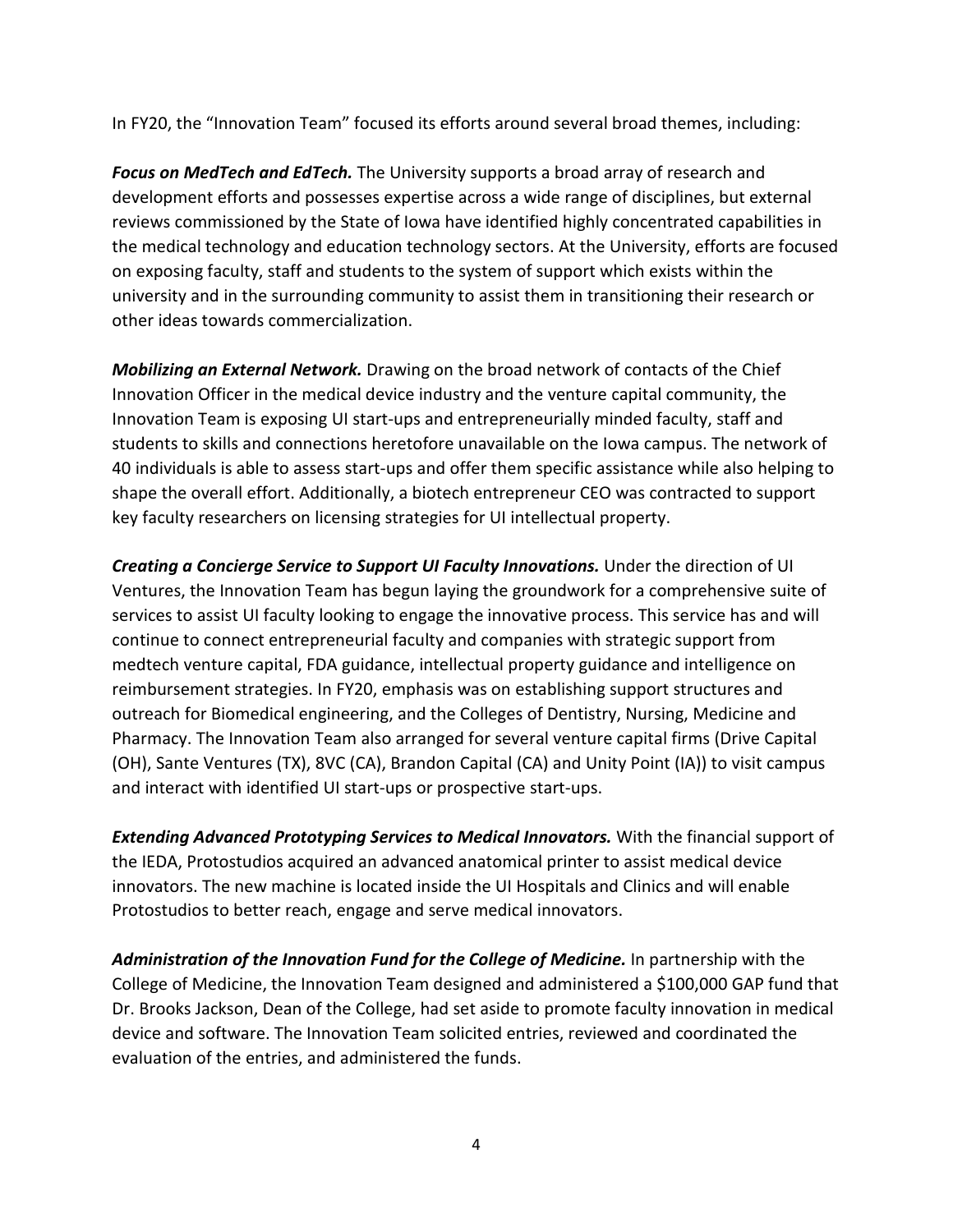# **III. University of Iowa Economic Development Infrastructure**



The UI Research Foundation (UIRF) works in conjunction with faculty and staff researchers to transfer their research from the lab to the global marketplace. UIRF assists researchers in securing intellectual property (IP) protection, marketing new technologies, and collaborating with and licensing to industry partners. UIRF also supports faculty start-ups, through streamlined agreements, connections to resources, patent prosecution management and strategy, and funding referrals.

UIRF manages a diverse portfolio of inventions including educational materials, engineering advancements and physical materials, imaging and diagnostics technologies, and a large variety of therapeutic inventions.

# protostudios

Protostudios is a state-of-the-art, rapid-prototyping facility located in the MERGE co-working space in downtown Iowa City. It works with UI researchers, researchers from other Iowa universities and healthcare institutions and community members to develop fully functional prototypes of product ideas, allowing innovators to test, redesign, and determine manufacturing paths and demonstrate usability to investors. Protostudios primary focus is on biomedical and electronics prototyping with access to 3D printers (plastics, metals, ceramics) milling, laser/wet jet cutter, printed circuit board fabrication, and consulting from on-staff industrial designers and engineers. Anatomical modeling of human organs prior to complex surgeries is developing into a key value add of Protostudios.

The creation of Protostudios was funded through a \$1.5 million Strategic Infrastructure Fund grant from the Iowa Economic Development Authority, and the authority approved a \$200,000 grant to outfit additional space for new equipment that expands the organization's capabilities.



The UI Research Park leases building sites and space to growing technology companies that require sustained research relationships with the university. The park is home to a world-class business incubator program that has nurtured over 100 UI start-ups and other new ventures since its founding. Incubator tenant companies can draw on both the research and business resources of the university, including access to UI libraries, hazardous waste management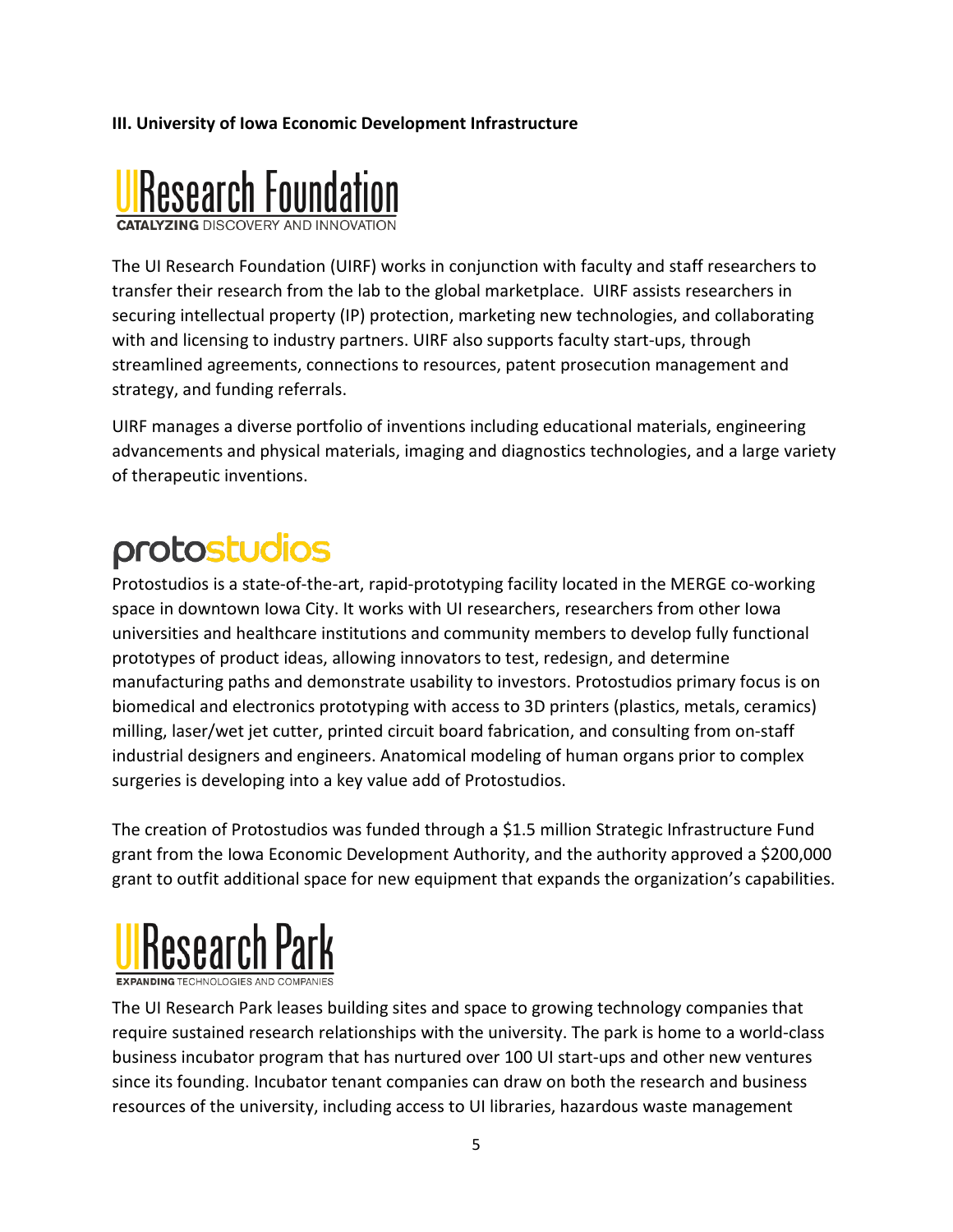services, support for SBIR/STTR grants (Small Business Innovation Research/Small Business Technology Transfer federal grants), educational seminars, networking opportunities, and shipping/package handling.

The BioVentures Center (BVC) in the park contains wet laboratory modules that can be shared for life science companies and office/dry laboratory modules for engineering and technologybased companies.

The park is also home to four of the university's specialized core facilities. These facilities provide technical support services critical to the growth of start-up companies as well as existing industry partners:

- University of Iowa Pharmaceuticals offers contract analytical, development, and GMP manufacturing services to the pharmaceutical and biotechnology industry.
- Center for Biocatalysis and Bioprocessing operates a microbial fermentation facility and specializes in both upstream and downstream bioprocessing with expertise in process scale up for food products, biofuels, biopharmaceuticals, and other biotechnology products.
- National Advanced Driving Simulator conducts research and development on driving safety for the government, military, and industry partners.
- State Hygienic Laboratory is the state's environmental and public health laboratory, serving all ninety-nine Iowa counties as well as out-of-state clients by testing and tracking infectious diseases and illnesses.



The Translational Research Incubator (TRI) serves as the wet-lab counterpart to Protostudio's dry-lab program. The TRI space, located in the Medical Laboratories building on the university's campus is a complement to the UI Research Park as it can house up to four early-stage research-based biomedical or life science companies focused on commercializing technology developed at the University of Iowa.

Much of the support for TRI goes to purchasing equipment that can be shared among the company tenants. This allows companies to focus their limited resources on technology-specific development to maximize their funding. The space is ideal for small start-ups that need to conduct early-stage proof-of-concept experiments, often with SBIR/STTR funding, in order to attract the investment needed to expand operations at the UI Research Park and other locations in the eastern Iowa region.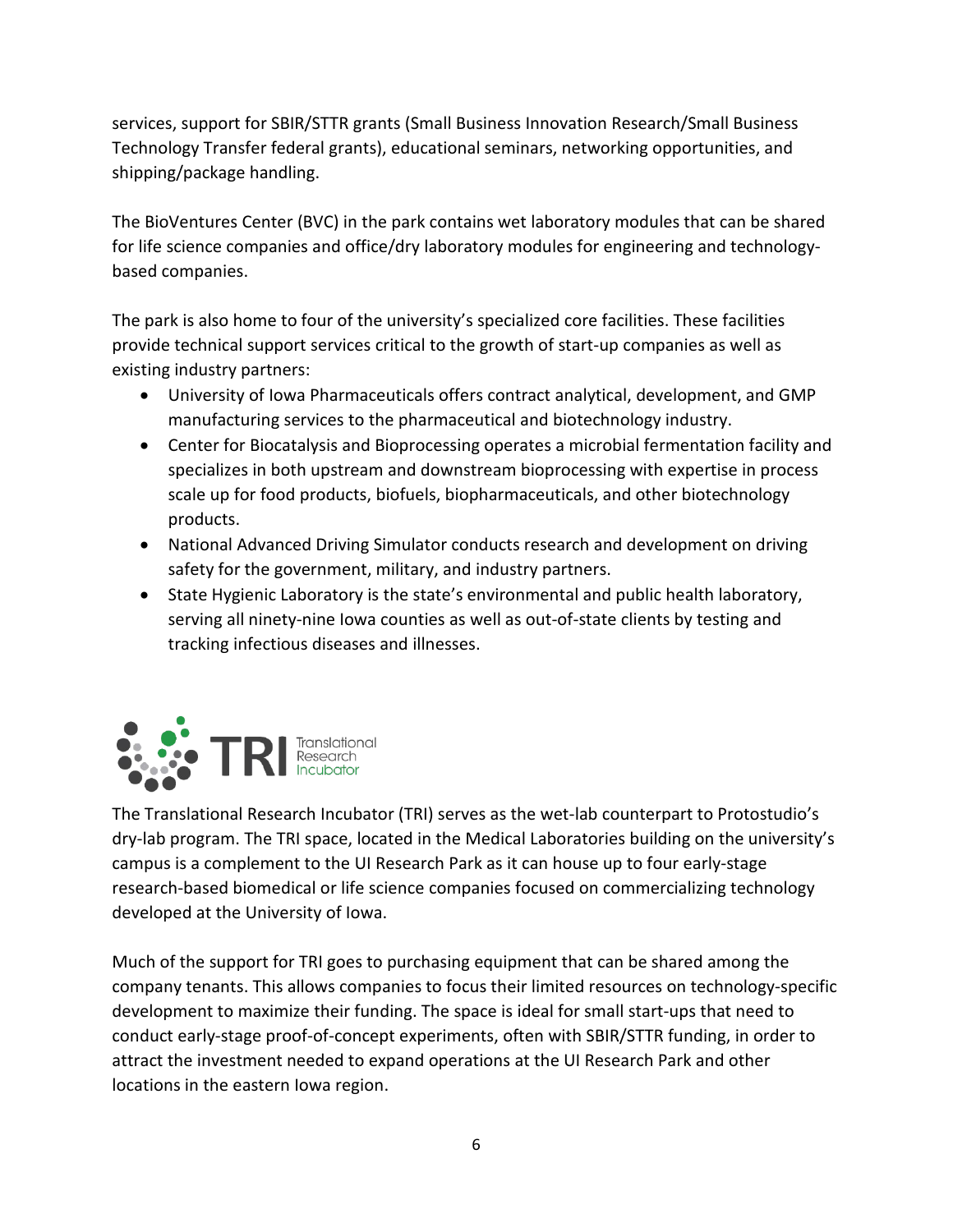

UI Ventures assists university faculty and staff in creating new companies based upon their research. It facilitates connections between the faculty and outside mentors, services and investors and serves as a liaison between the company and university services. Working closely to support the University of Iowa Research Foundation, UI Ventures actively engages with outside investors and business experts to improve visibility of UI companies, and bring business expertise to campus. In addition, UI Ventures manages the TRI incubator and operates the MADE program to encourage faculty and staff innovation and entrepreneurship throughout campus.

# MADE

 $\stackrel{\scriptscriptstyle \textrm{fm}}{\scriptscriptstyle \textrm{m}}$  The University of Iowa

Iowa MADE is a first of its kind program, in the nation, whose mission is to encourage and facilitate the UI community to bring innovative, need-based products to market with the goal of enhancing economic development at the university as an extension of research and scholarship.

MADE is a manufacturing and e-commerce initiative launched in FY18 with 3 objectives: 1) bring simple, low volume technology to market; 2) contribute to a cultural transformation around innovation on campus; and 3) provide students with an opportunity to learn first-hand the tools necessary to bring a product to market. The program crosses technology sectors with the first products to launch being low risk medical devices developed at UIHC across several departments. Products are available for sale through the iowamade.org website and revenue is used to reimburse development costs to encourage continued support of innovation and development. All technologies remain available for licensing to an external company through UIRF.

An undergraduate student operations team maintains the FDA compliant quality system, manufacturing, product management, marketing, and sales. These students have the unique opportunity to gain in depth real-world experience and leadership skills on campus to complement their classroom education.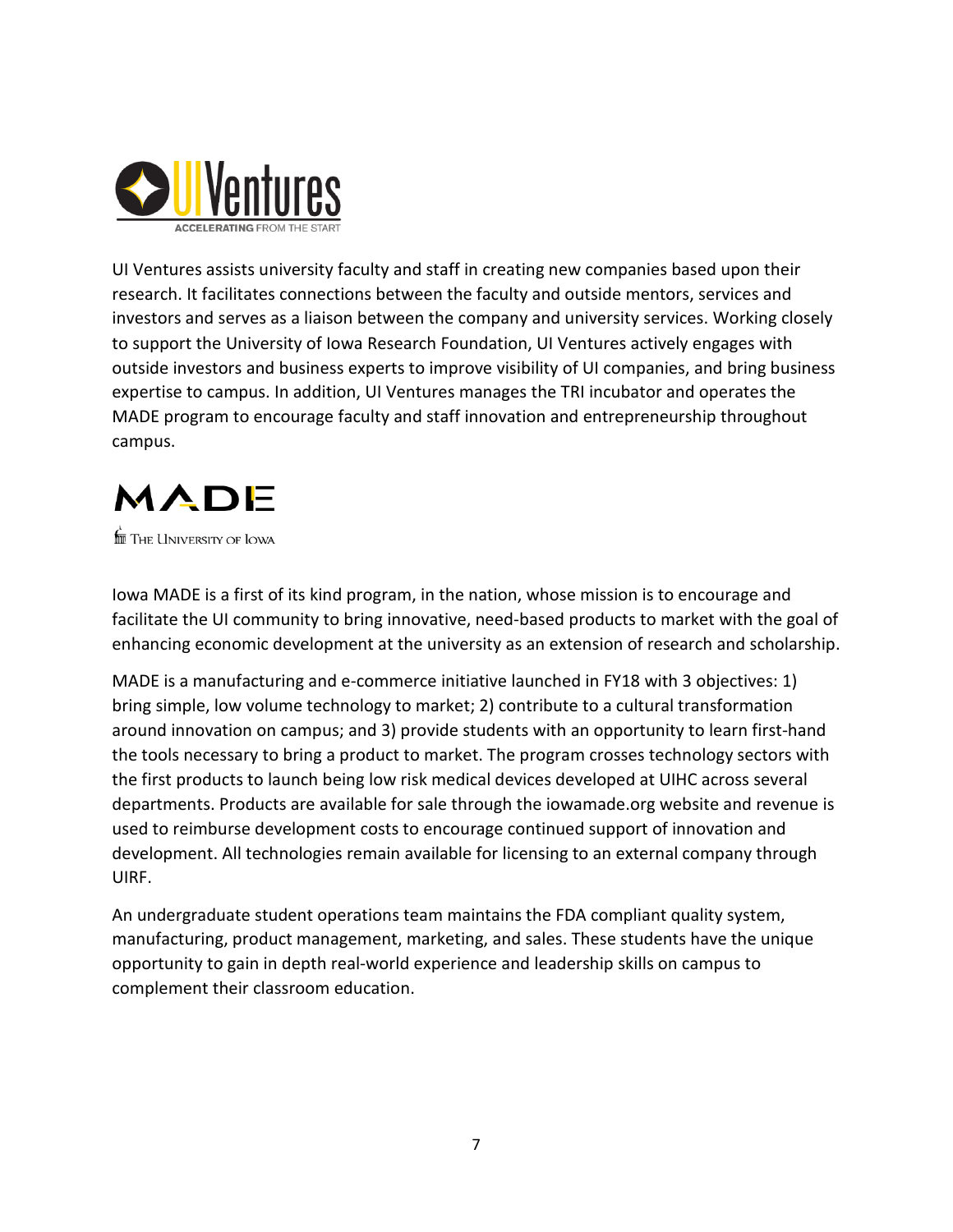

John Pappajohn Entrepreneurial Center

The John Pappajohn Entrepreneurial Center (Iowa JPEC) offers nationally recognized comprehensive entrepreneurial education programs that are available to all Iowans. At the undergraduate level, Iowa JPEC and the Department of Management and Entrepreneurship offer a BBA in Management with an Entrepreneurial Management Track (on-campus and online) to Tippie College of Business students. Iowa JPEC and the College of Liberal Arts and Sciences offer a BA in Enterprise Leadership (on-campus and online). In addition, Iowa JPEC offers the Technological Entrepreneurship Certificate for engineering students, the Certificate in Entrepreneurial Management for all undergraduate students, the Certificate in Arts Entrepreneurship for arts students, and the Certificate in Media Entrepreneurialism for journalism and mass communication students. Advanced entrepreneurship courses are also offered to MBA students at several locations across the state of Iowa.

Iowa JPEC and its university partners also play an important role in the development of Iowabased technology and high-growth start-up companies. Whether providing one-on-one consulting services and group training, working with start-up companies on technology transition, directing UI students on advanced field study projects, or providing training and seminars to business executives, Iowa JPEC seeks to support the next generation of entrepreneurs and business leaders.



The University of Iowa Center for Advancement (UICA) advances the UI through engagement and philanthropy, and its Corporate and Foundation Relations group promotes economic development through connecting corporate partners with the UI's strengths. In addition to connecting established companies with the university, the Center for Advancement is a key player in tapping UI's extensive alumni base to support entrepreneurship and technology commercialization through monetary resources and, equally important, advice and expertise.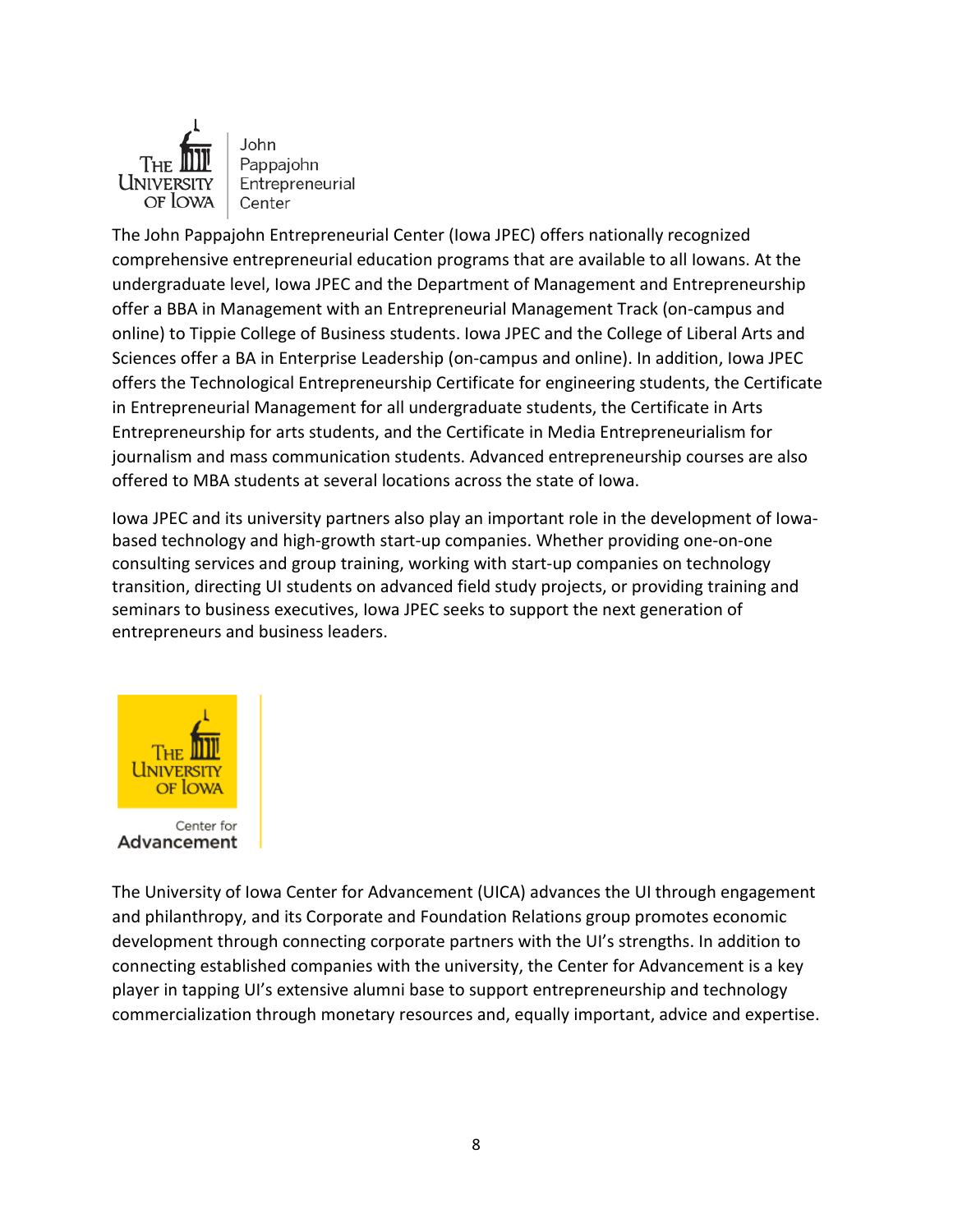#### **IV. UI's Economic Development Activities in FY20**

#### **Impact on economic growth in Iowa**

- The UI Research Park is home to 32 companies, employing over 2500 total employees, 800 of those located on the park. Total payroll associated with Park companies is more than \$2.9 million.
- UI Ventures currently supports 47 companies including 1 that formed in FY20.
- MADE had 3 products on the market in FY20 and students continued to develop an additional 7 products originating from the Colleges of Medicine and Dentistry, and the UIHC Dept of Nursing.
	- o One MADE student graduated and had multiple job offers in the region directly related to the student's work at MADE.
- Because of the COVID19 epidemic all Protostudios client work was put on hold on or about March 17<sup>th</sup>. At that time Protostudios efforts were redirected and dedicated to the design and fabrication of COVID19 related products. The three major products were: Face shields; N95 face masks; and ventilator sharing. Those efforts resulted in the planned fabrication of 35,000 Protostudios specially designed shields. The N95 face mask effort was dropped due to ample commercial supply. Under the direction of UIHC researchers, Protostudios designed and fabricated prototype pieces for a 4:1 ventilator sharing modification kit. The ventilator kit is unique in that the "exhaust" air of the ventilator is filtered before being released.
- As the Iowa spread of COVID19 slowed and commercial supply chain for PPE caught up with Iowa demand, Protostudios resumed working on client projects on or about June 15th. Protostudios client base continued growing in number and breadth in the last 8 months. The majority (~65%) of our work involves the design, design refinement, and fabrication of medical devices. In FY20, emphasis was placed on expanding relationships with Iowa fabricators, especially injection molding houses and metal fabricators.
- Protostudios' nascent anatomical printing service took a big step forward with the award of additional IEDA grant for the purchase of a specialized anatomical printer. That printer is located within the University of Iowa Hospitals and Clinics.
- Protostudios added additional capability with the acquisition of an ExOne sintering furnace. ExOne has agreed to restore the Innovent metal printer to ready status. It has been in stasis for over a year as we worked through the furnace issue with ExOne.
- Excellent collaboration continues this year with Protostudios' counterparts at the University of Northern Iowa and Iowa State. The three organizations were in almost daily contact through the height of the COVID19 activity as each sought advice and expertise from each other and coordinated on project activity.
- Iowa JPEC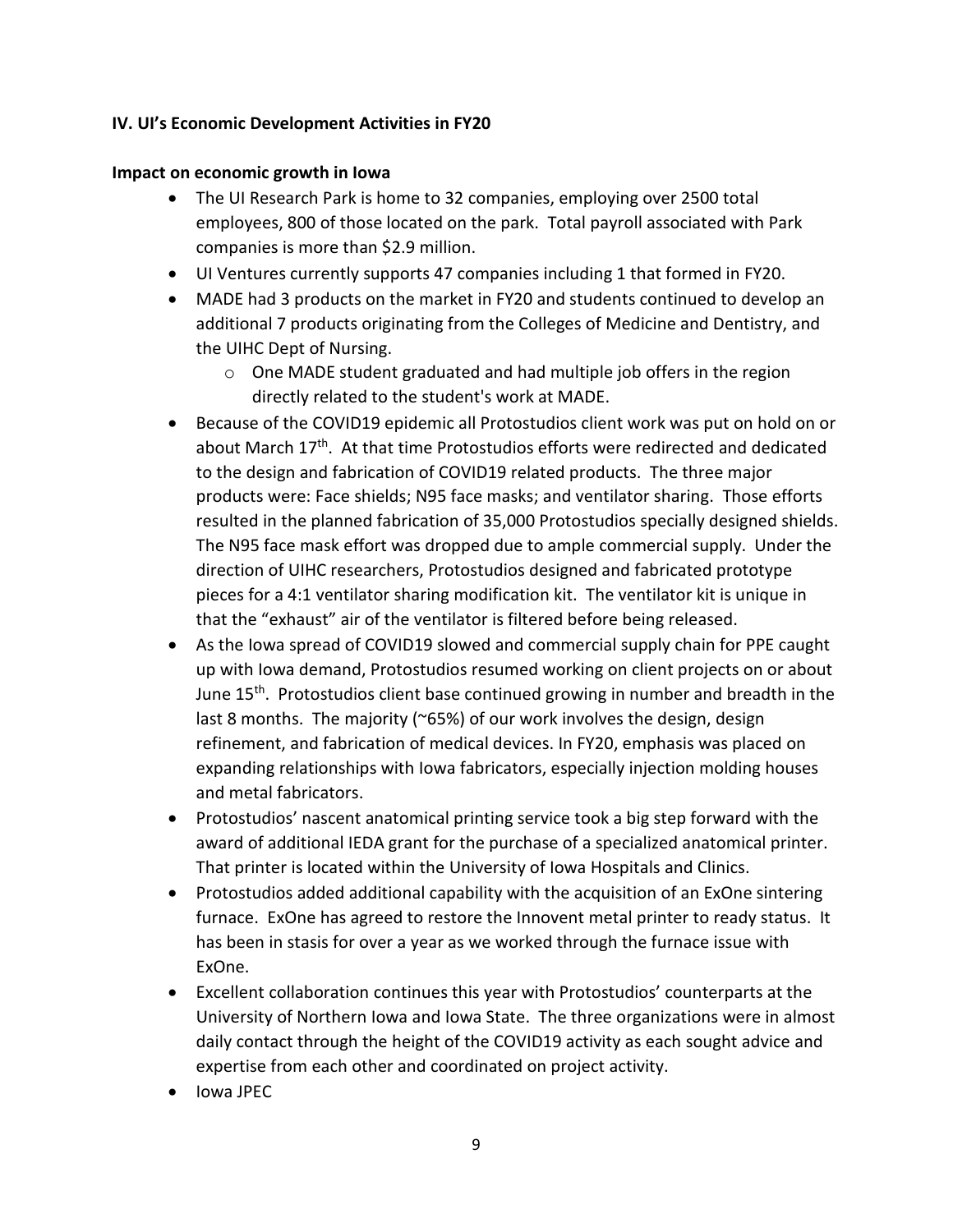| $\circ$                                   | Start-up Companies Served (New Business Starts)  | 275       |  |  |  |  |
|-------------------------------------------|--------------------------------------------------|-----------|--|--|--|--|
| $\circ$                                   | Program, Seminar & Workshop Participants         | 8,812     |  |  |  |  |
| $\bigcap$                                 | <b>Estimated Job Creation</b>                    | 419       |  |  |  |  |
| $\bigcirc$                                | Hours dedicated to Clients                       | $21,607+$ |  |  |  |  |
| $\circ$                                   | Total Clients (Individuals receiving assistance) | 1,061     |  |  |  |  |
| $\circ$                                   | Total Youth Impacted (K-12)                      | 35,488    |  |  |  |  |
| $\circ$                                   | Seed Money Awarded                               | \$460,800 |  |  |  |  |
| $\circ$                                   | <b>Total Participants Across All Programs)</b>   | 15,378    |  |  |  |  |
| (Including Academic, Outreach, and Youth) |                                                  |           |  |  |  |  |

• UI Center for Advancement assists with aligning recruiting efforts and providing access to UI faculty and staff. It promotes corporate partner and foundation student scholarship and programming opportunities. UICA facilitates UI's partnership with ICR Iowa to promote "Boomerangs" to return to the state to fill job openings.

#### **Promotion of economic growth in Iowa**

- UI Ventures continues to bring leading business executives to campus from across the US, arranging presentations and one-on-one meetings with faculty startups to facilitate conversation and resources for the startups. In FY20, UI Ventures hosted a Writing Workshop focused on scientific product storytelling and targeting faculty entrepreneurs.
- UI Research Park's BioVentures Center traditionally hosts monthly lunch and learns in collaboration with SBDC and JPEC throughout the year for start-up companies and the multi-purpose room and other conference rooms in the BVC are used by several collaborating groups, including the Iowa Innovation Corporation and the Iowa Economic Development Authority (IEDA). These activities were suspended due to COVID but are anticipated to return once allowed.
- Iowa JPEC:
	- o Academic Program Iowa JPEC delivers campus-wide and online undergraduate education and technology innovation coursework in the MBA program. Majors (BA or BBA) and certificate programs exist for all undergraduate students at UI including specialized programs for students in engineering, performing arts, and journalism. During FY20, 4,982 students enrolled in 207 classes, 299 students received a degree and 152 students earned an entrepreneurship certificate.
	- o Founders Club / Bedell Lab Student Incubator The student incubator housed at the 10,000 sq. ft. Bedell Entrepreneurship Learning Laboratory has 17 private offices for the most advanced start-ups, numerous co-working spaces for the others, and several conference rooms. This campus-wide program is open to students from every college and major. The students receive intense mentoring and support as they launch or expand their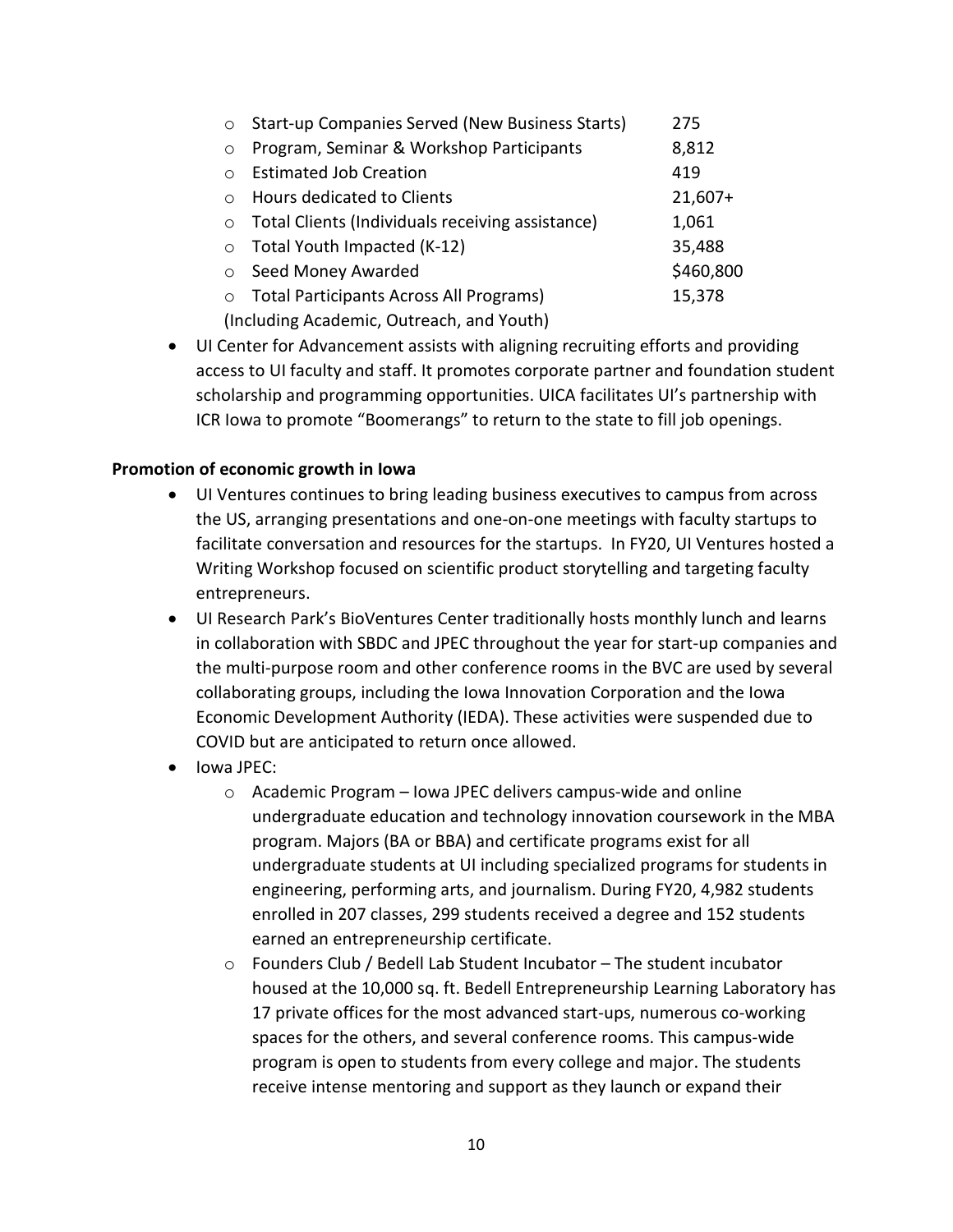businesses. The program, one of the first of its kind in the nation, has impacted 1440 students since opening in 2004. During FY20, the Founders Club supported 78 student start-ups made up of 188 students. An example of a student startup supported by the Founders Club in FY20:

- OpenLoop, co-founded by Dr. Jon Lensing (20MD), is a health-tech solution that intelligently matches healthcare providers with medical practices or hospitals seeking quick and efficient temporary staffing. During the pandemic, OpenLoop made their services free for an 8 week period in order to help place providers in areas where they were most needed. Prior to COVID, the company was focused solely on placing doctors, but they quickly developed new intakes and matching systems for all healthcare providers including everyone from assistants and technicians to nurses and physicians. The company grew by 800% over the course of a few weeks.
- o Hawkeye Startup Accelerator Throughout the twelve-week program, accelerator teams meet daily to launch their start-up by using Lean LaunchPad methodologies. Through brunch-and-learns, work sessions with experienced mentors, weekly pitches, and lectures, the Hawkeye Startup Accelerator aims to drive the start-up process for students, while increasing their start-ups' chance for success. In FY20, 15 teams and 24 students participated.
- o Iowa Medical Innovation Group (IMIG) IMIG is a two-semester interdisciplinary program that introduces students to all phases of medical device/technology development. Students from the colleges of Business, Engineering, Law, and Medicine collaborate in a real-world environment to identify a medical need, create a solution, and move it through the development and commercialization process.
- o Business plan and pitch competitions Iowa JPEC hosts and sponsors a variety of elevator, business model and business plan competitions for UI students. During FY20, a total of \$460,800 was awarded to start-ups.
- o Iowa Innovation Challenge In order to increase campus-wide entrepreneurial activity and accelerate technology commercialization, a new year-long training program and competition launched in FY20. Administered by the John Pappajohn Entrepreneurial Center and co-sponsored by the Office of the Vice President for Research, UI Research Foundation and Office of the Chief Innovation Officer, the program had 94 participants in FY20.
- $\circ$  Iowa Innovation and Entrepreneurship Honors In order to recognize and celebrate entrepreneurship activity and success, several new awards were created in FY20. Administered by the John Pappajohn Entrepreneurial Center, the following were awarded in FY20: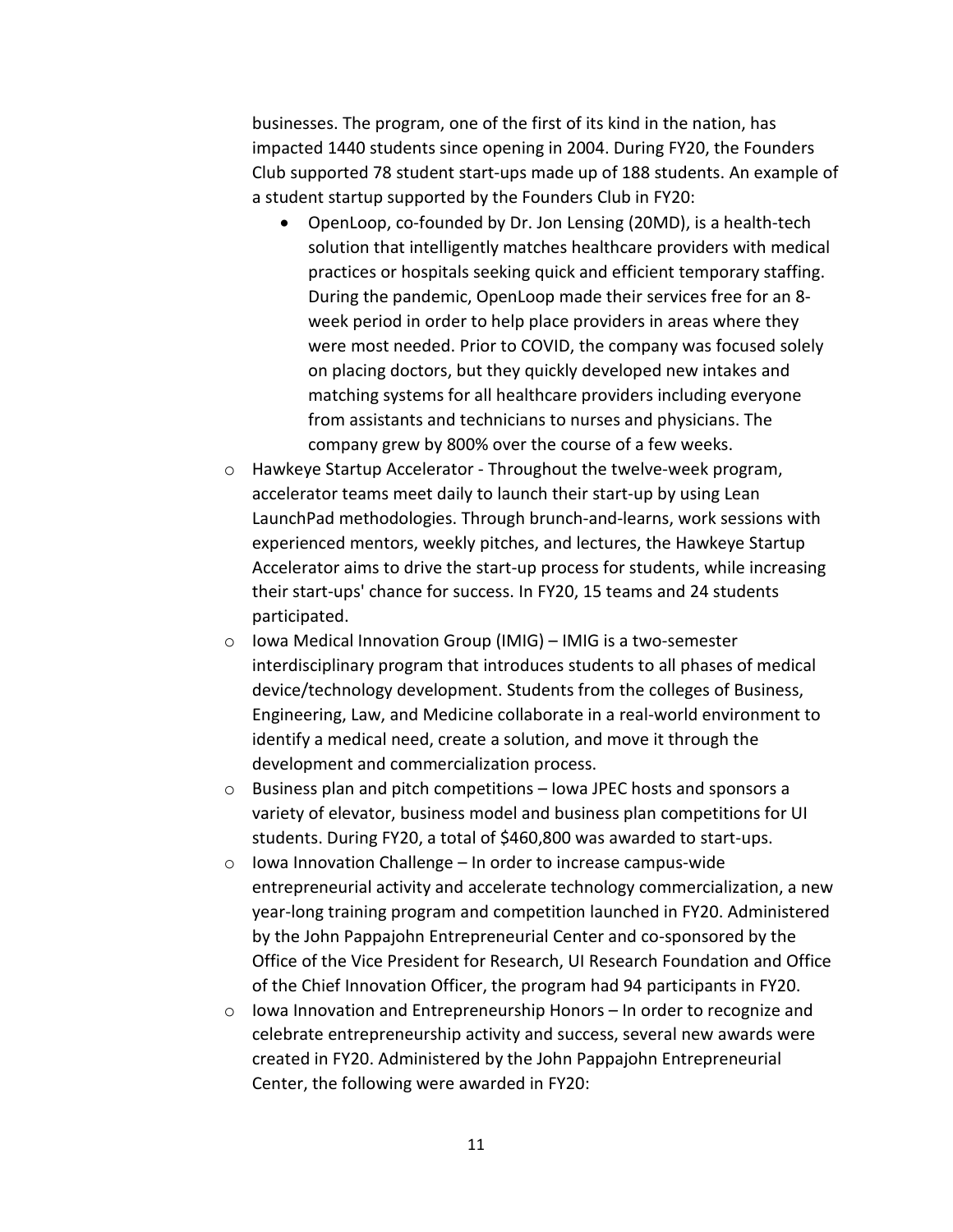- Alumni Entrepreneur of the Year to Scott Heiferman (Co-founder and Chairman of Meetup)
- Young Alumni Entrepreneur of the Year to Roby Miller (Founder, TelePharm)
- Graduate Student Startup of the Year to Jaison Marks (Co-founder, CartilaGen)
- Undergraduate Student Startup of the Year to Andrew Austin (Cofounder, Peak3 Digital)
- Faculty/Staff Startup of the Year to Dr. Michael Abramoff (Founder and Executive Chairman, Digital Diagnostics)
- Venture School Business of the Year to Todd Thompson (CEO, SmartScripts).
- $\circ$  IdeaStorm Competitions are entry level pitch competitions that require no prior experience. Students simply share their idea with the crowd in two minutes or less. This introduced 91new students to entrepreneurship in FY20.
- o Iowa Startup Games This program is a "start-up weekend" for college students that brings together students from all areas of study to build a business in a weekend. During FY20, 87 students participated.
- Jacobson Institute for Youth Entrepreneurship The Jacobson Institute is a comprehensive program that enriches K-12 students' lives through classroom and practical educational experiences. Programming and impact includes:
	- o BizInnovator Program Curriculum and teacher training focused on entrepreneurship and business. In FY20, 174 teachers from 161 schools in 32 states used the curriculum nationwide and impacted 6,960 students.
	- $\circ$  STEM Innovator Program This professional development program for teachers infuses innovation and entrepreneurship into K-12 classrooms. In FY20, 252 educators from 100 schools in 18 states received curriculum, training, and support, impacting 27,919 students.Summer Camps – Offered online (COVID), Naperville, IL and West Des Moines, IA. 148 youth from 20 states participated. Participants ranged in age from 5th-12th grades.
	- $\circ$  Innovator Competition Competition for high school students to showcase their business startup, invention, or innovation. 157 students from 47 schools across 22 states participated. A total of \$6,500 in seed capital was awarded.
- Seminars, Workshops, and Lecture Series Iowa JPEC hosted more than 87 different opportunities last year for students, faculty, and people from the community. In FY20, over 8,812 attendees came to learn from experienced entrepreneurs on a variety of topics.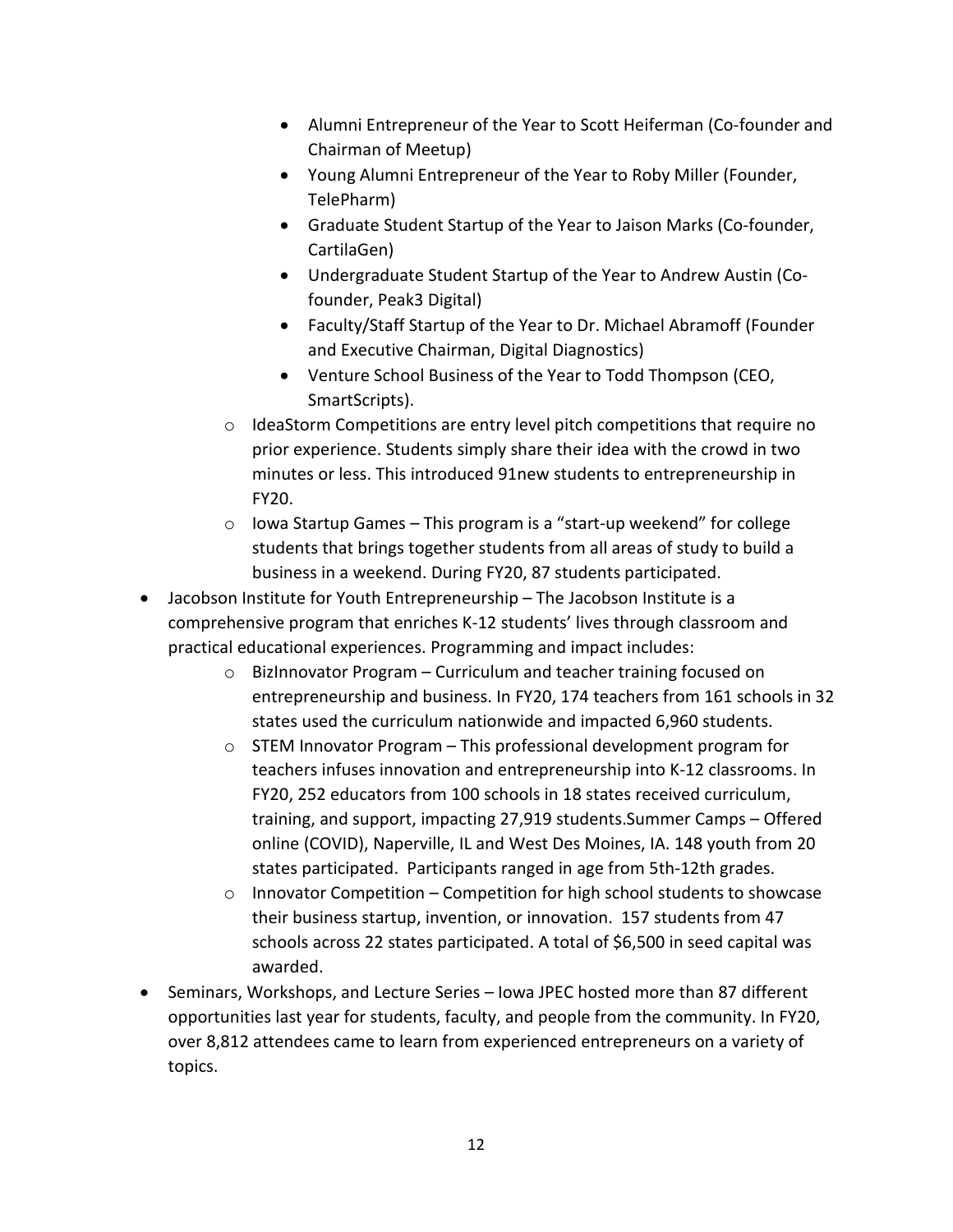- Alumni-Student Mentoring Program This program was established to connect entrepreneurship students with esteemed alumni in order to enhance students' professional and personal development for future success. In FY20, 203 students were paired alumni mentors.
- Okoboji Entrepreneurial Institute Iowa JPEC established the annual, week-long Okoboji Entrepreneurial Institute (OEI) in a partnership among state of Iowa universities and colleges, as well as Iowa Lakes Corridor Development in 2006. Today, this summer program continues to provide students with an immersion into entrepreneurship and business strategy and develop an outstanding network of peers and business professionals. In FY20, this program was not held due to COVID-19.
- Student Organizations Several campus-wide clubs and organizations focused on entrepreneurship are sponsored by Iowa JPEC.

#### **Summary of FY20 economic development activities**

• UIRF:

|                     | <b>FY13</b> | <b>FY14</b> | <b>FY15</b> | <b>FY16</b> | <b>FY17</b> | <b>FY18</b> | <b>FY19</b> | <b>FY20</b> |
|---------------------|-------------|-------------|-------------|-------------|-------------|-------------|-------------|-------------|
| <b>Disclosures</b>  | 98          | 139         | 147         | 151         | 93          | 143         | 83          | 95          |
| Licenses + options  | 29          | 32          | 40          | 40          | 58          | 51          | 48          | 37          |
| Patent applications | 142         | 184         | 190         | 297         | 148         | 153         | 160         | 146         |
| Provisionals        | 57          | 47          | 65          | 88          | 49          | 35          | 42          | 36          |
| <b>PCTs</b>         | 29          | 21          | 22          | 29          | 29          | 17          | 16          | 24          |
| Regular US          | 85          | 90          | 110         | 142         | 83          | 44          | 53          | 38          |
| Foreign             | 28          | 73          | 58          | 126         | 36          | 57          | 49          | 48          |
| Issued patents      | 74          | 80          | 50          | 67          | 42          | 74          | 54          | 72          |
| US.                 | 24          | 25          | 24          | 25          | 24          | 27          | 22          | 17          |
| Foreign             | 50          | 55          | 26          | 42          | 18          | 47          | 32          | 55          |

- Wellmark Venture Capital Fund
	- o Three companies funded at \$100,000 each
- Business Consulting Program
	- o Iowa clients served 73
	- $\circ$  Industries include: profit, non-profit, NGO, start-up/entrepreneurial, retail, engineering, financial, veterans' services, software/IT, manufacturing, restaurant, research, event coordinating
	- o Iowa counties represented 16
	- o Linn, Johnson, Washington, Carroll, Woodbury, Polk, Des Moines, Warren, Allamakee, Appanoose, Plymouth, Dallas, Clinton, Dubuque, Scott, Muscatine
	- o Hours dedicated to one-on-one consulting 15,840
- Institute for International Business
	- o lowa clients served 3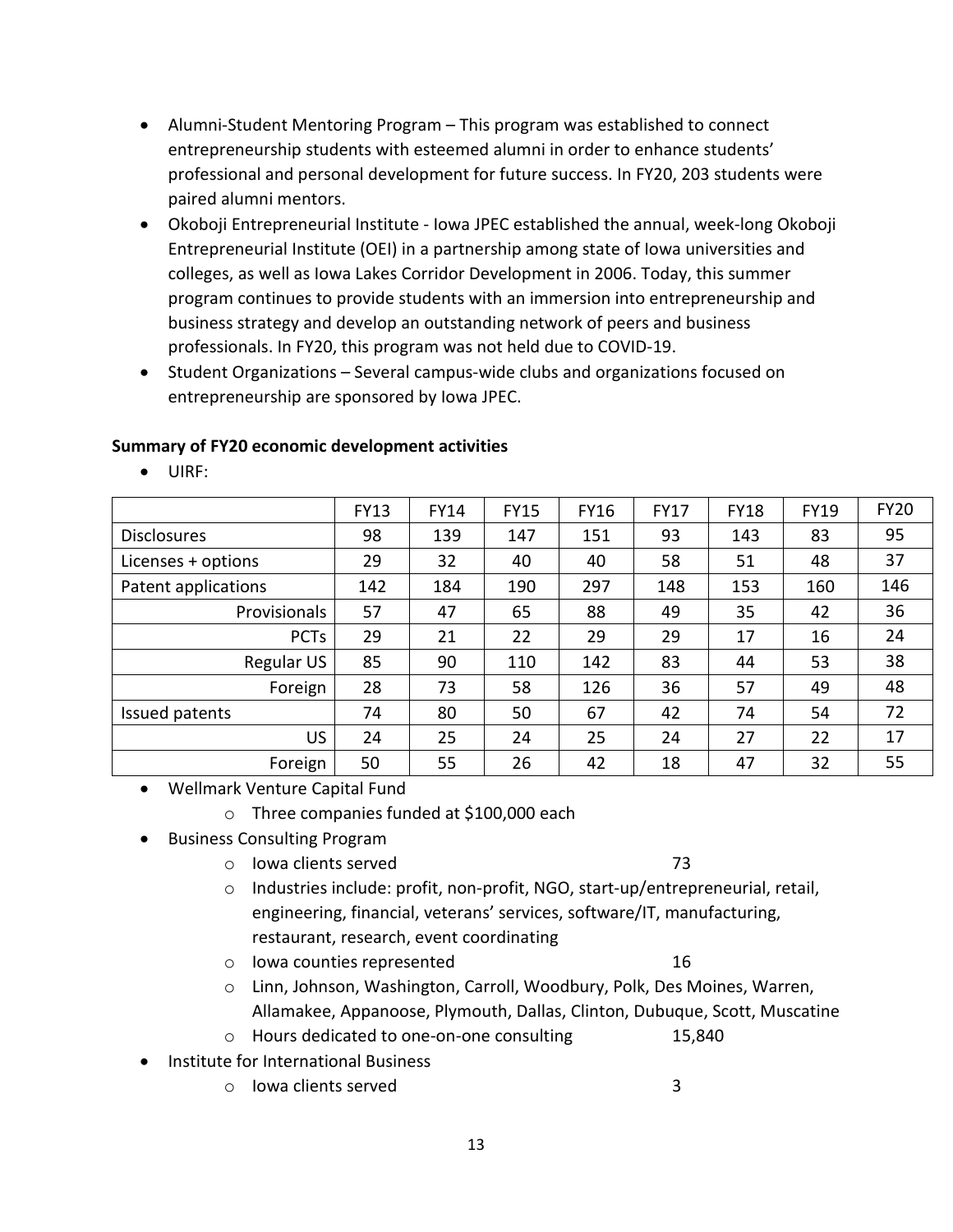| $\circ$                                             | Industries include: Healthcare technology, non-profit (sustainability), food |              |  |  |  |  |  |  |  |
|-----------------------------------------------------|------------------------------------------------------------------------------|--------------|--|--|--|--|--|--|--|
|                                                     | processing, architect/engineering, real estate, agriculture                  |              |  |  |  |  |  |  |  |
| Iowa Innovation Associates (IIA) Internship Program |                                                                              |              |  |  |  |  |  |  |  |
| $\circ$                                             | Student internships                                                          | 23           |  |  |  |  |  |  |  |
| $\circ$                                             | Iowa businesses served                                                       | 16           |  |  |  |  |  |  |  |
| $\circ$                                             | lowa counties represented                                                    | 5            |  |  |  |  |  |  |  |
|                                                     | Johnson, Polk, Dallas, Linn, Jefferson                                       |              |  |  |  |  |  |  |  |
| $\circ$                                             | Industries include: Agriculture, Environmental, Automotive, Finance,         |              |  |  |  |  |  |  |  |
|                                                     | Medical, Data Analytics, software/IT, retail, marketing                      |              |  |  |  |  |  |  |  |
| Iowa Medical Innovation Group (IMIG)                |                                                                              |              |  |  |  |  |  |  |  |
| $\circ$                                             | Number of participants (individuals)                                         | 24           |  |  |  |  |  |  |  |
| $\circ$                                             | New venture projects                                                         | 1            |  |  |  |  |  |  |  |
| $\circ$                                             | UI faculty and administrative mentors                                        | $\mathbf{1}$ |  |  |  |  |  |  |  |
| $\circ$                                             | Venture School - entrepreneurial training Number of teams                    |              |  |  |  |  |  |  |  |
|                                                     | 74                                                                           |              |  |  |  |  |  |  |  |
| $\circ$                                             | Number of participants (individuals)                                         | 112          |  |  |  |  |  |  |  |
|                                                     | UI Innovator Workshops (National Science Foundation NSF I-Corps Program)     |              |  |  |  |  |  |  |  |
| $\circ$                                             | Number of businesses                                                         | 44           |  |  |  |  |  |  |  |
| $\circ$                                             | Number of participants (faculty & staff)                                     | 65           |  |  |  |  |  |  |  |
| Hawkeye Startup Accelerator                         |                                                                              |              |  |  |  |  |  |  |  |
| $\Omega$                                            | Number of teams                                                              | 15           |  |  |  |  |  |  |  |
| $\circ$                                             | Number of participants                                                       | 24           |  |  |  |  |  |  |  |
| <b>Small Business Development Center</b>            |                                                                              |              |  |  |  |  |  |  |  |
| $\circ$                                             | Start-ups companies served (new business starts)                             | 6            |  |  |  |  |  |  |  |
| $\circ$                                             | Total clients counseled (individuals assisted)                               | 339          |  |  |  |  |  |  |  |
| $\circ$                                             | Estimated job creation                                                       | 127          |  |  |  |  |  |  |  |
| $\circ$                                             | Hours dedicated to clients                                                   | 8177         |  |  |  |  |  |  |  |
| $\circ$                                             | Total capital - loans + equity                                               | \$7,986,000  |  |  |  |  |  |  |  |
| $\circ$                                             | Workshops                                                                    | 1            |  |  |  |  |  |  |  |

#### **Support of Economic Development Outreach in Iowa**

- UICA has presented its Impact Report to dozens of corporate partners to demonstrate specific examples of campus wide engagement with those partners. Examples of engagement include recruitment, experiential learning, board and speaking activity, as well as philanthropic support. The compilation of this information in one report enables UI's corporate partners to evaluate and extend their engagement with the university.
- Venture School Entrepreneurial Training Program Iowa JPEC offers an immersive "Lean LaunchPad", business model canvas, eight-week boot camp training program named Venture School to accelerate start-ups. Venture School is offered in multiple locations across Iowa. The program emphasizes real-world entrepreneurship through experiential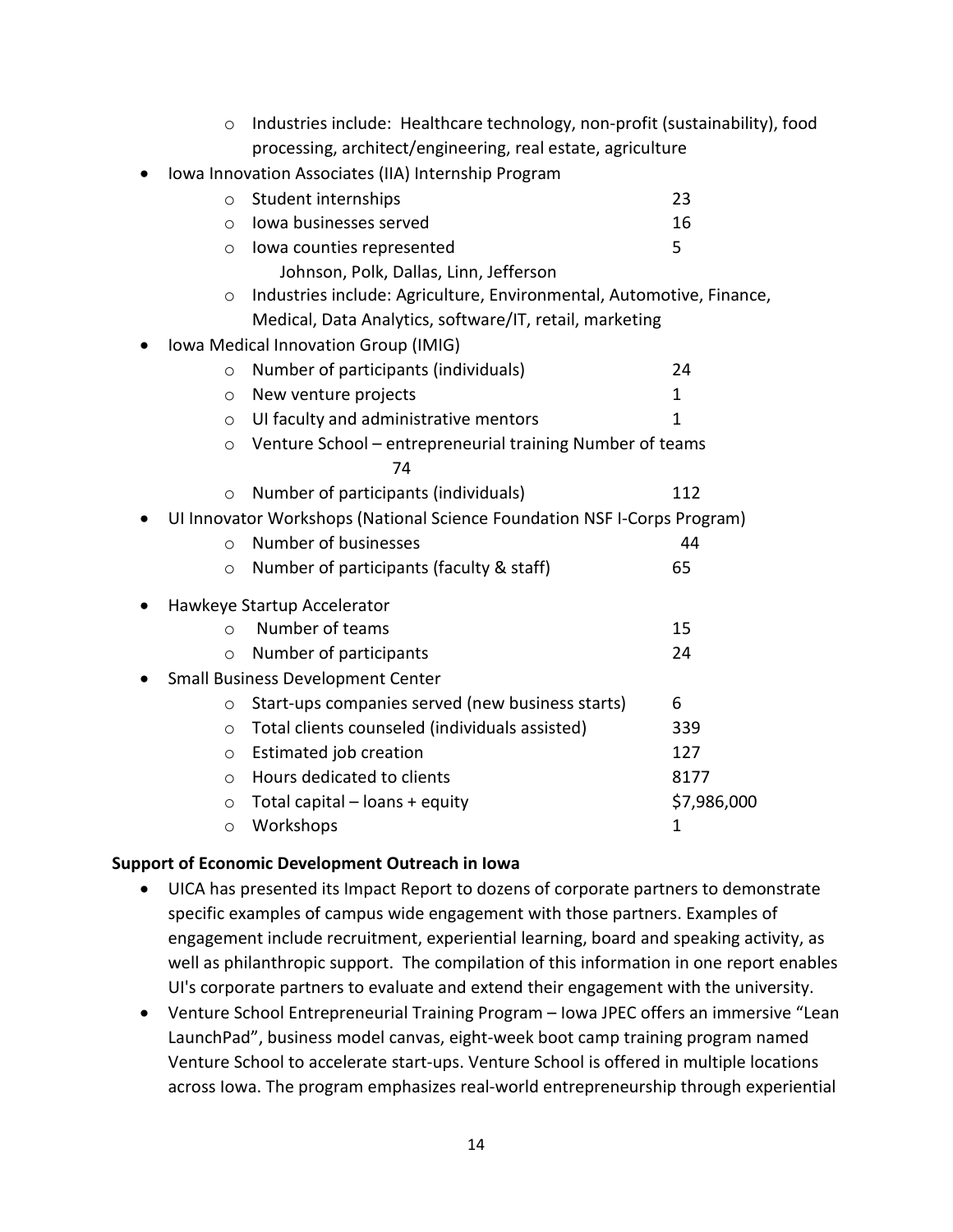learning, a flipped classroom, and immediate feedback. During FY20, workshops were offered in Coralville/UI, Davenport/EICC, Iowa City, Cedar Falls/UNI, Des Moines, Sioux City, and Mason City/NIACC. There were 74 teams made up of 112 entrepreneurs.

- UI Small Business Development Center The UI hosts an SBDC that serves a five county area (Cedar, Johnson, Iowa, Poweshiek, and Washington counties). During FY20, the UI SBDC served 339 start-ups. This contributed to the creation of 127 jobs and \$7,986,000 in equity being raised.
- Institute for International Business (IIB) The IIB is dedicated to advancing knowledge and international skills in business and educational communities through research, education, and consulting. During FY20 7 International consulting projects were completed by University of Iowa students and faculty.
- Business Consulting Program Iowa JPEC offers business consulting services to entrepreneurial and start-up companies around the state. During FY20, 110 projects were completed for 73 clients in 16 counties (Linn, Johnson, Washington, Carroll, Woodbury, Polk, Des Moines, Warren, Allamakee, Appanoose, Plymouth, Dallas, Clinton, Dubuque, Scott, and Muscatine).
- Iowa Innovation Associates Internship Program Iowa JPEC provides funding support enabling Iowa start-ups to hire UI student interns as they work to grow their businesses. In FY20, 23 students were placed in 16 start-ups in these Iowa counties: Johnson, Polk, Dallas, Linn, Jefferson.
- Pappajohn Entrepreneurial Ventures Competition In partnership with the Pappajohn entrepreneurship centers at ISU, UNI, Drake, and NIACC, Iowa JPEC sponsors this annual competition to support start-ups around the state. Each year, over \$50,000 is awarded in total to three companies.
- Wellmark Venture Capital Fund Iowa JPEC is the regional administrator of the \$5 million Wellmark Venture Capital Fund that supports the creation and growth of new businesses throughout the state. Iowa JPEC screens applications, performs due diligence, evaluates business concepts, and assists applicants with their business plans. Iowa JPEC partners with area angel investors, equity fund managers, lenders, the Iowa Economic Development Authority and the Small Business Administration to help business owners secure additional funding. During FY20, three businesses each received \$100,000 in funding.
- UI Innovators Training Program (NSF I-Corps) The University of Iowa was awarded a multi-year National Science Foundation (NSF) I-Corps Site grant in FY15 to support UI faculty, staff, and student entrepreneurs. This program is a joint effort between the Office of the Vice President for Research and Economic Development, UI Ventures, and Iowa JPEC. The goal of this program is to accelerate 90 faculty and staff start-ups. During FY20, 44 start-ups made up of 65 faculty and staff participated.
	- o Viewpoint Molecular Targeting, Firefly Photonics, and Theion Agriculture are examples of an early stage businesses being supported by this program.